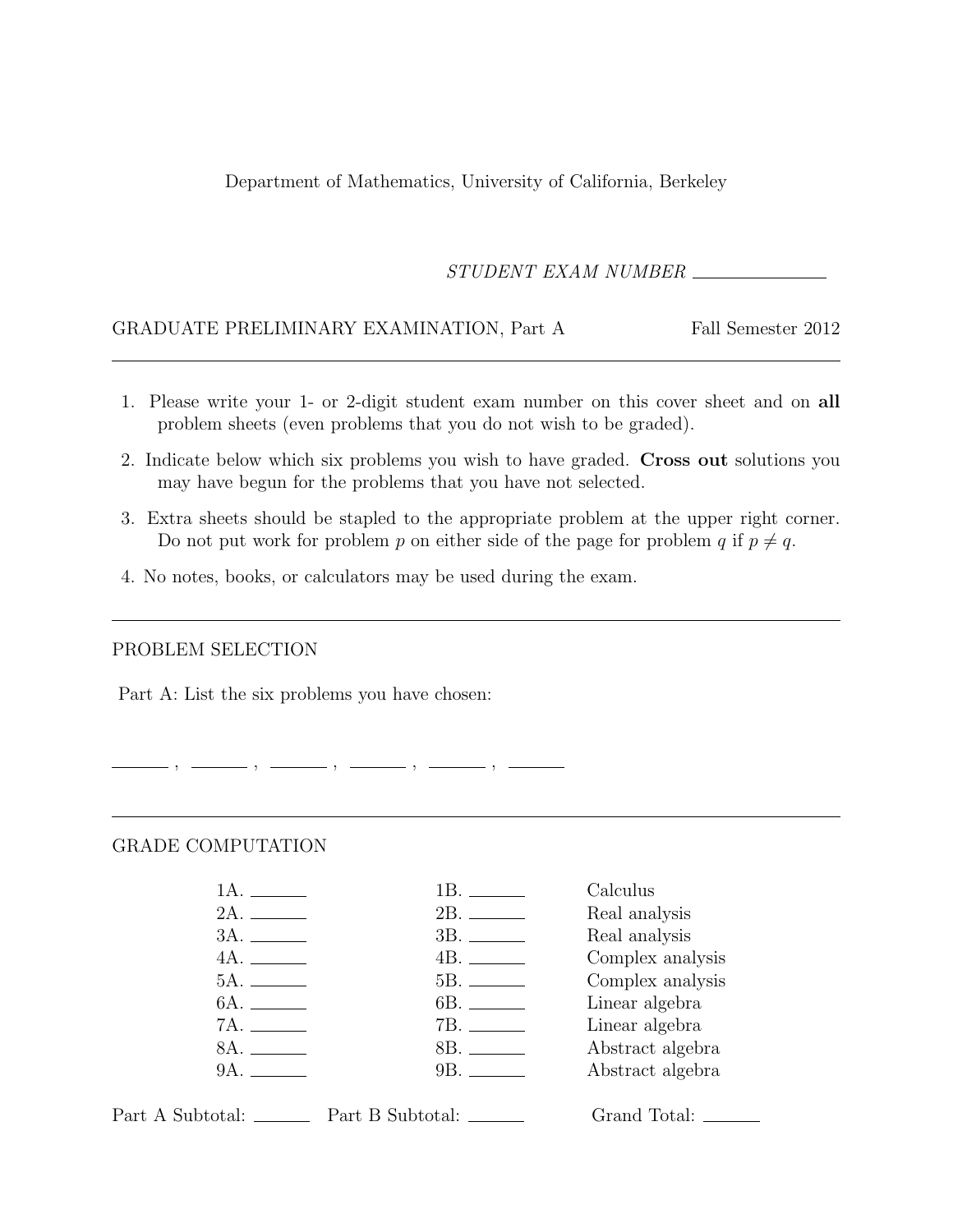# Problem 1A. Calculus Score:

Find the length of the spiral given in polar coordinates by  $r = e^{\theta}$ ,  $-\infty < \theta \leq 0$ .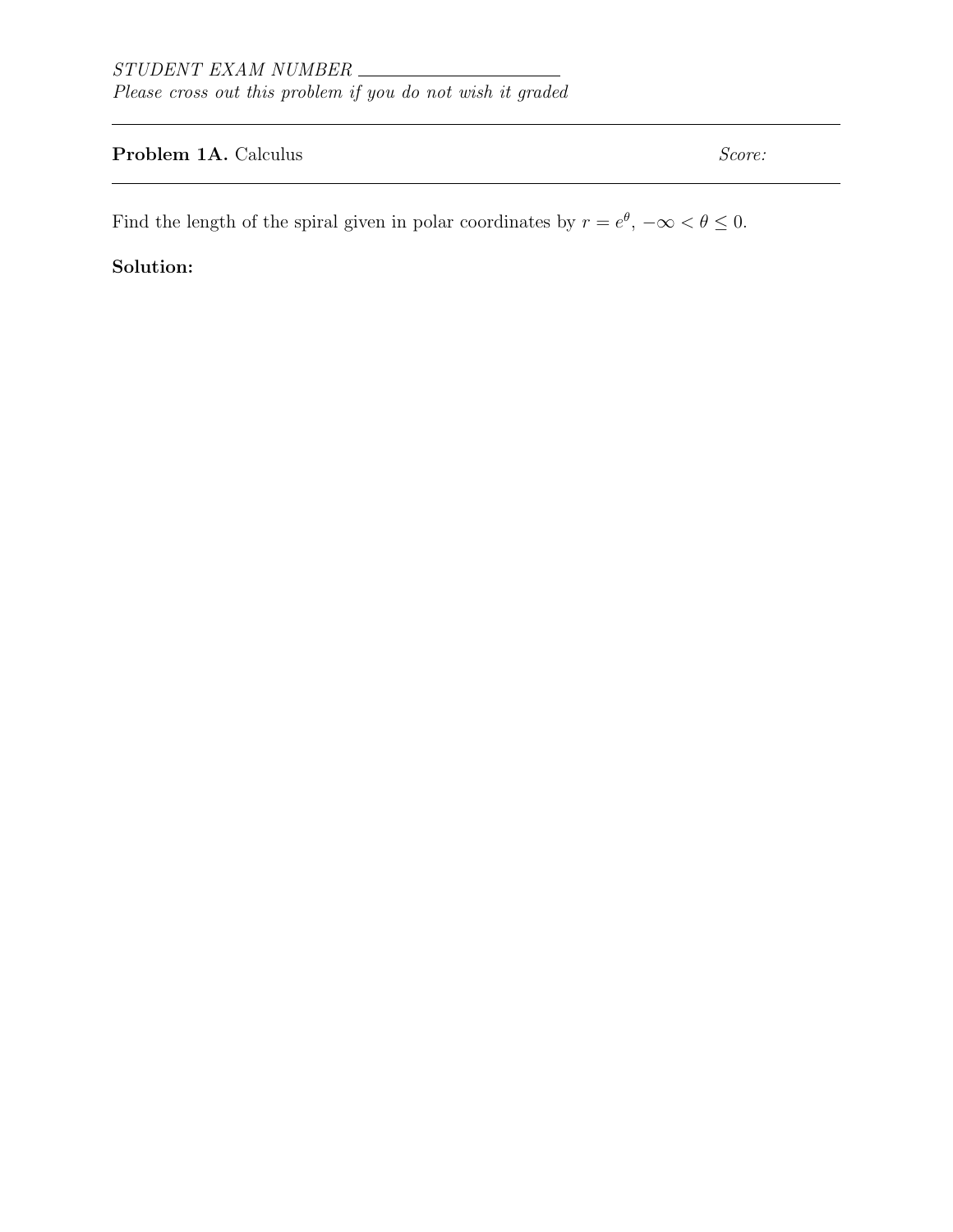# **Problem 2A.** Real analysis Score:

Prove or disprove the following assertion:

If  $f: \mathbb{R} \to \mathbb{R}$  has the property that  $f([a, b])$  is a bounded closed interval for every  $a \leq b$ , then f is continuous.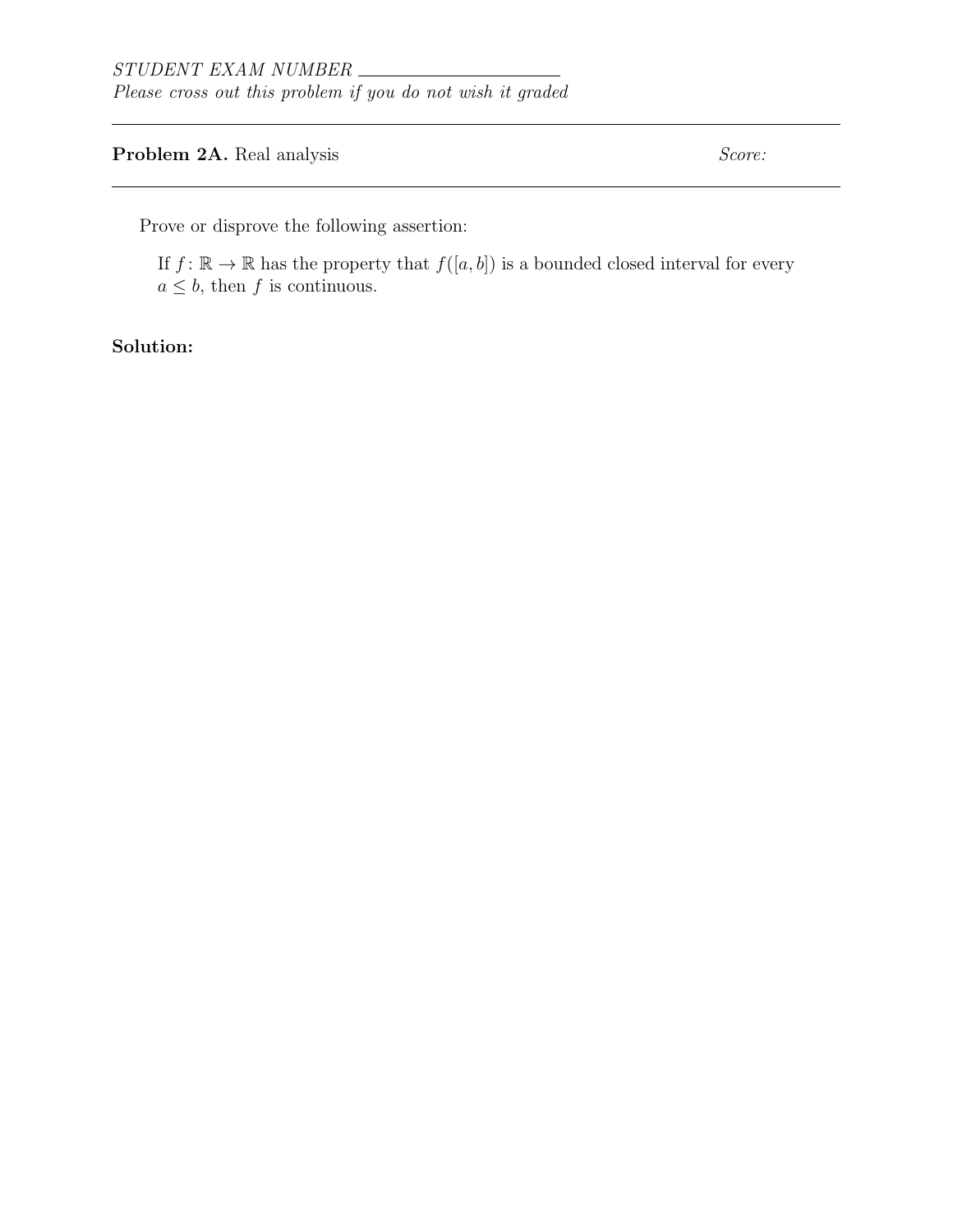# **Problem 3A.** Real analysis Score:

Prove the existence of the limit

$$
\lim_{n \to \infty} \frac{1}{1} + \frac{1}{2} + \frac{1}{3} + \dots + \frac{1}{n} - \log n.
$$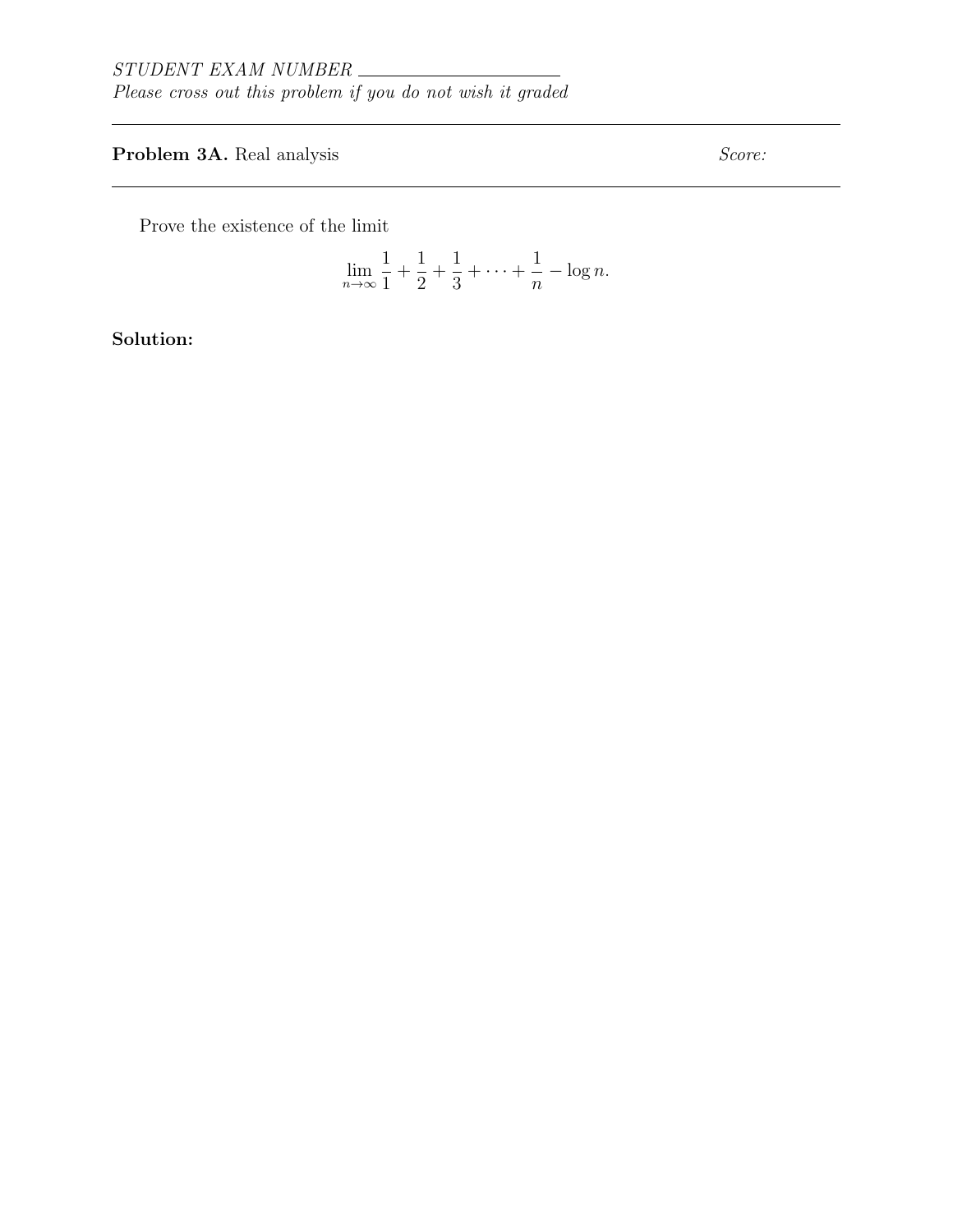**Problem 4A.** Complex analysis Score:

(a) Find the poles and residues of  $1/(z^3 \cos(z))$ .

(b) Show that the integral of the function above over a square contour centered at the origin with side  $2\pi N$  tends to zero as the integer N tends to infinity.

(c) Find the sum  $1/1^3 - 1/3^3 + 1/5^3 - 1/7^3 + \cdots$ .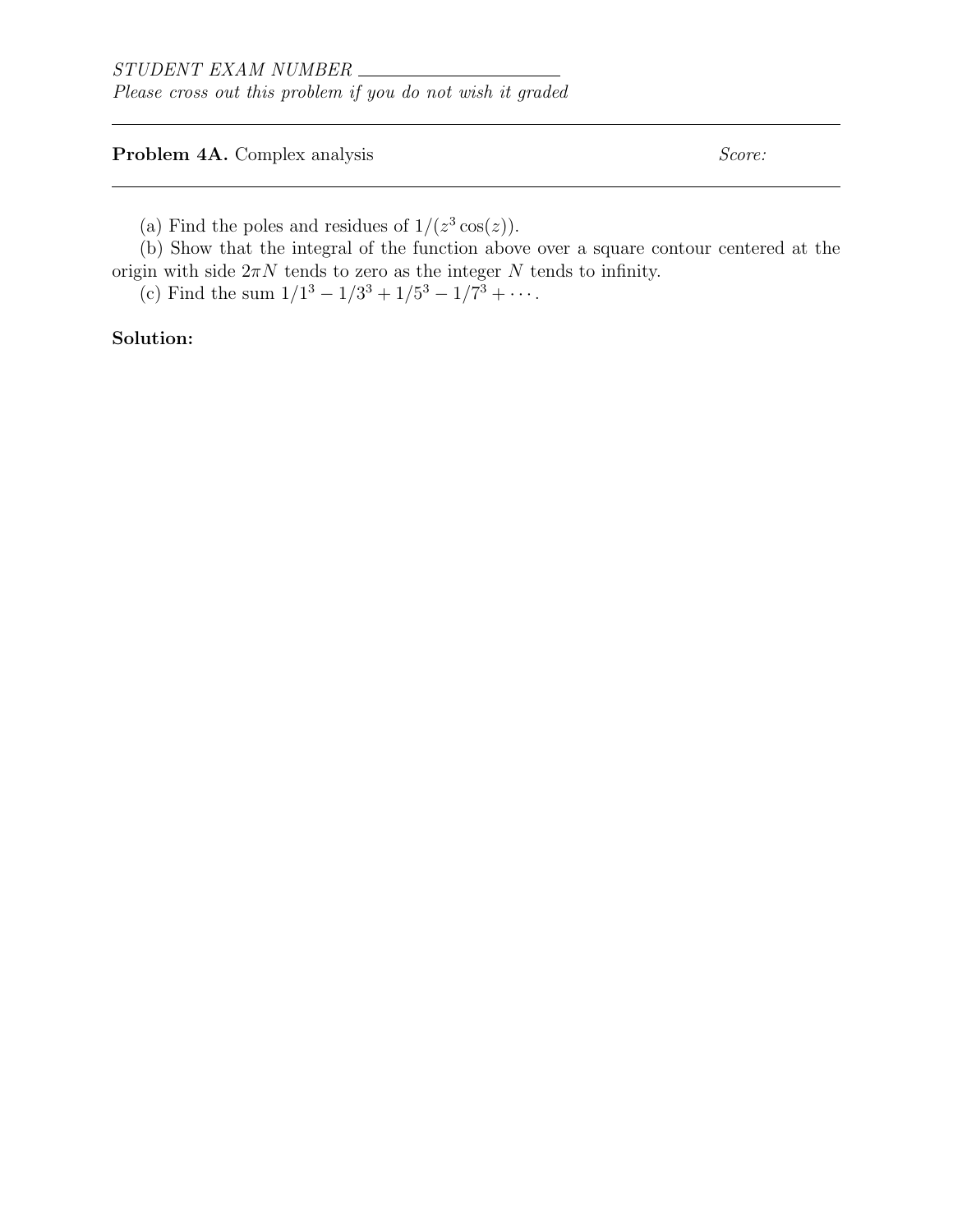#### **Problem 5A.** Complex analysis Score:

(a) Show that if  $|z| < 1$  then there is a holomorphic function defined on some neighborhood of the unit disk whose only zero is at z and that has absolute value 1 on the unit circle.

(b) Suppose that  $f$  is a holomorphic function on the complex plane and is not identically zero. Show that there is a holomorphic function  $g$  defined in some open set containing the unit disk such that  $|f(z)| = |g(z)|$  whenever  $|z| = 1$ , and such that g has no zeros in the open unit disk.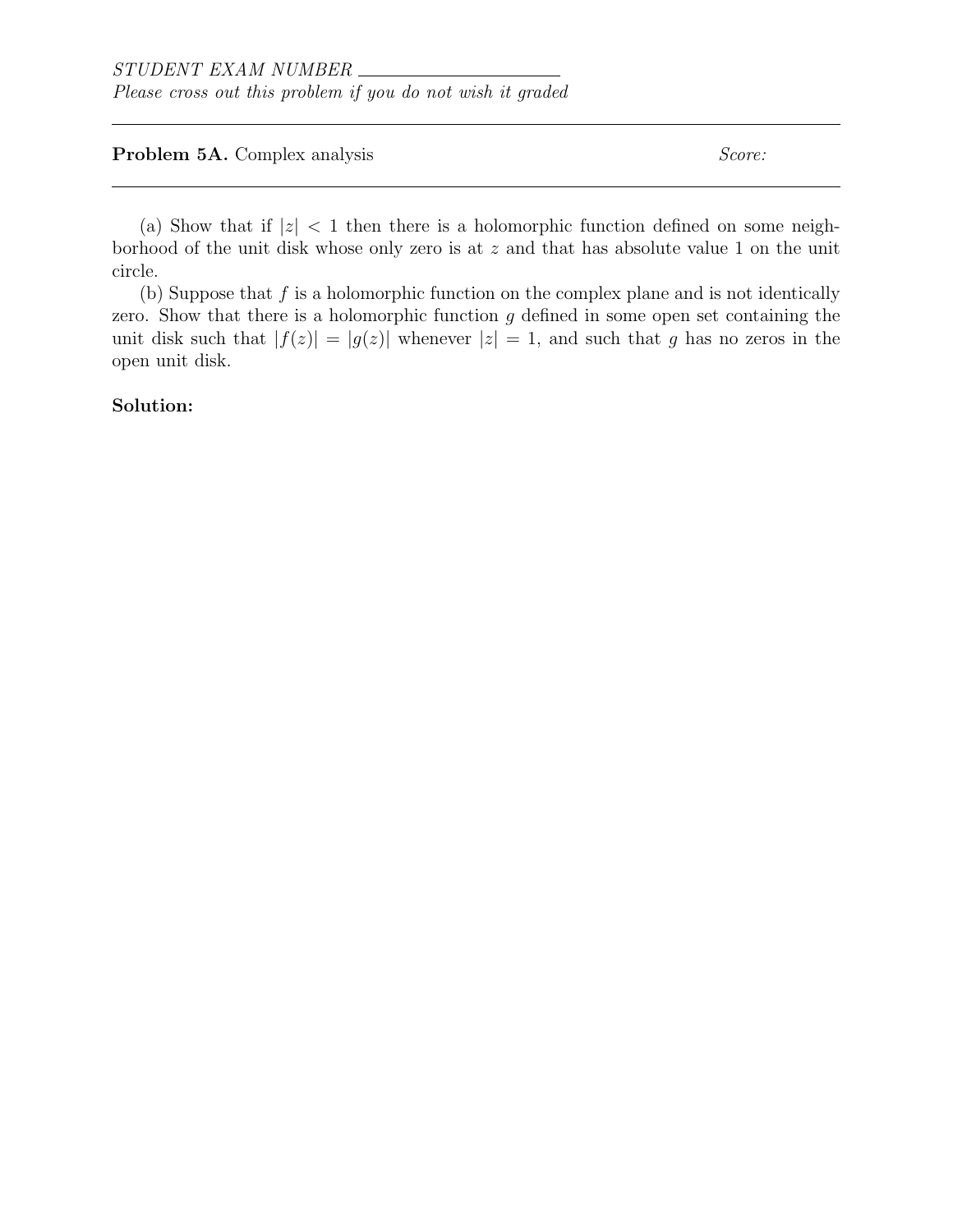### **Problem 6A.** Linear algebra  $Score:$

If  $U, V, W$  are subspaces of a vector space such that any two have intersection zero, prove that

 $\dim(U + V + W) + \dim U + \dim W + \dim W \leq \dim(U + V) + \dim(V + W) + \dim(W + U)$ 

and give an example where equality does not hold.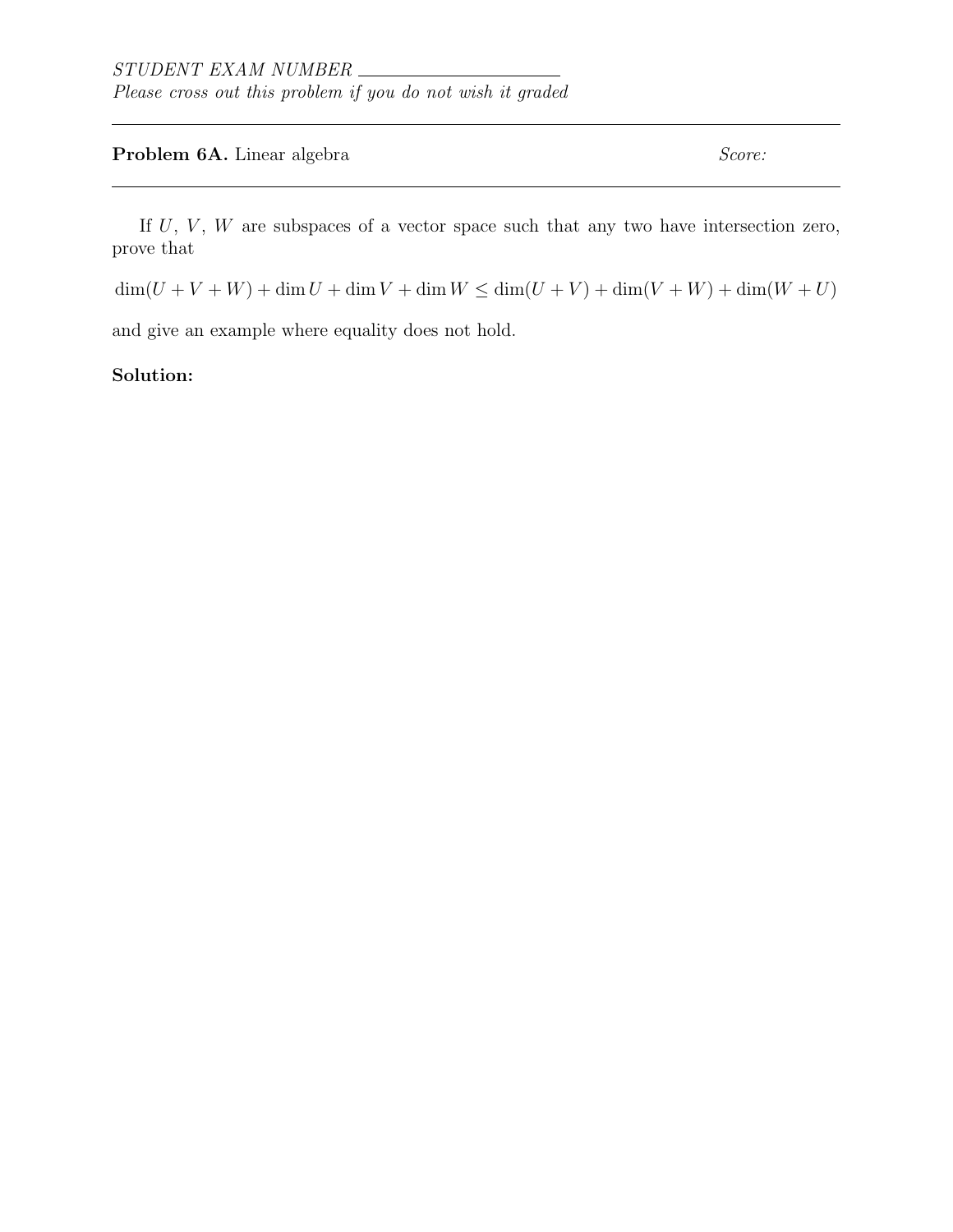# **Problem 7A.** Linear algebra  $Score:$

Let  $I_n$  denote the  $n \times n$  identity matrix, and  $J_n$  the  $n \times n$  matrix with all entries equal to 1. Determine for which real numbers a the matrix  $I_n + aJ_n$  is invertible, and find its inverse.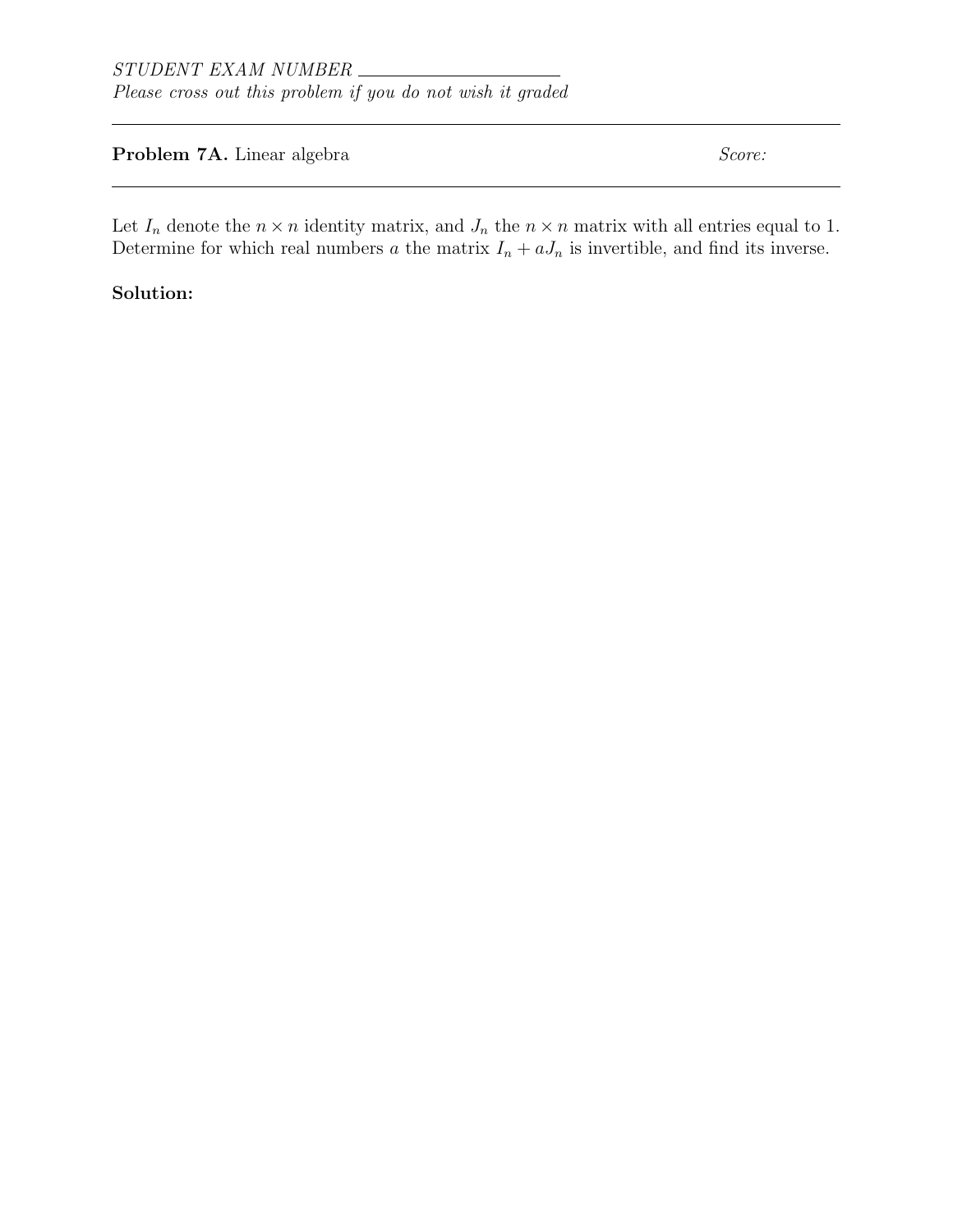**Problem 8A.** Abstract algebra Score: Score:

Let  $G$  be a finite Abelian group of order  $n$ . Suppose  $m$  is a square-free (not divisible by the square of a prime), positive integer dividing n. Show that  $G$  contains an element of order  $m$ . Give an example to show that this need not be true if  $m$  is not assumed to be square-free.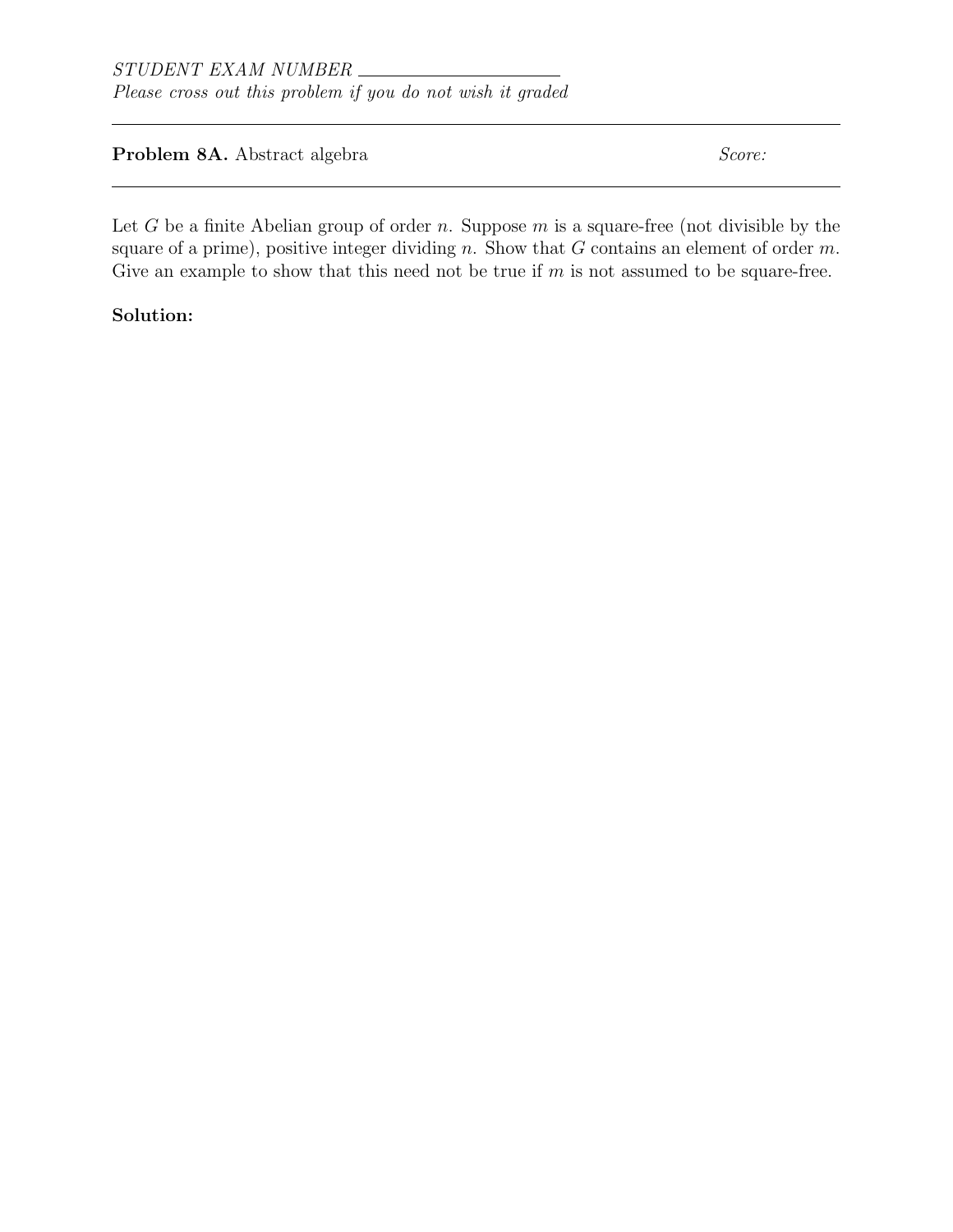# **Problem 9A.** Abstract algebra Score: Score:

Does there exists a homomorphism of commutative rings with unit from  $\mathbb{Z}[x]/(x^2+3)$  to  $\mathbb{Z}[x]/(x^2 - x + 1)$ ? Either exhibit such a homomorphism, or prove that none exists.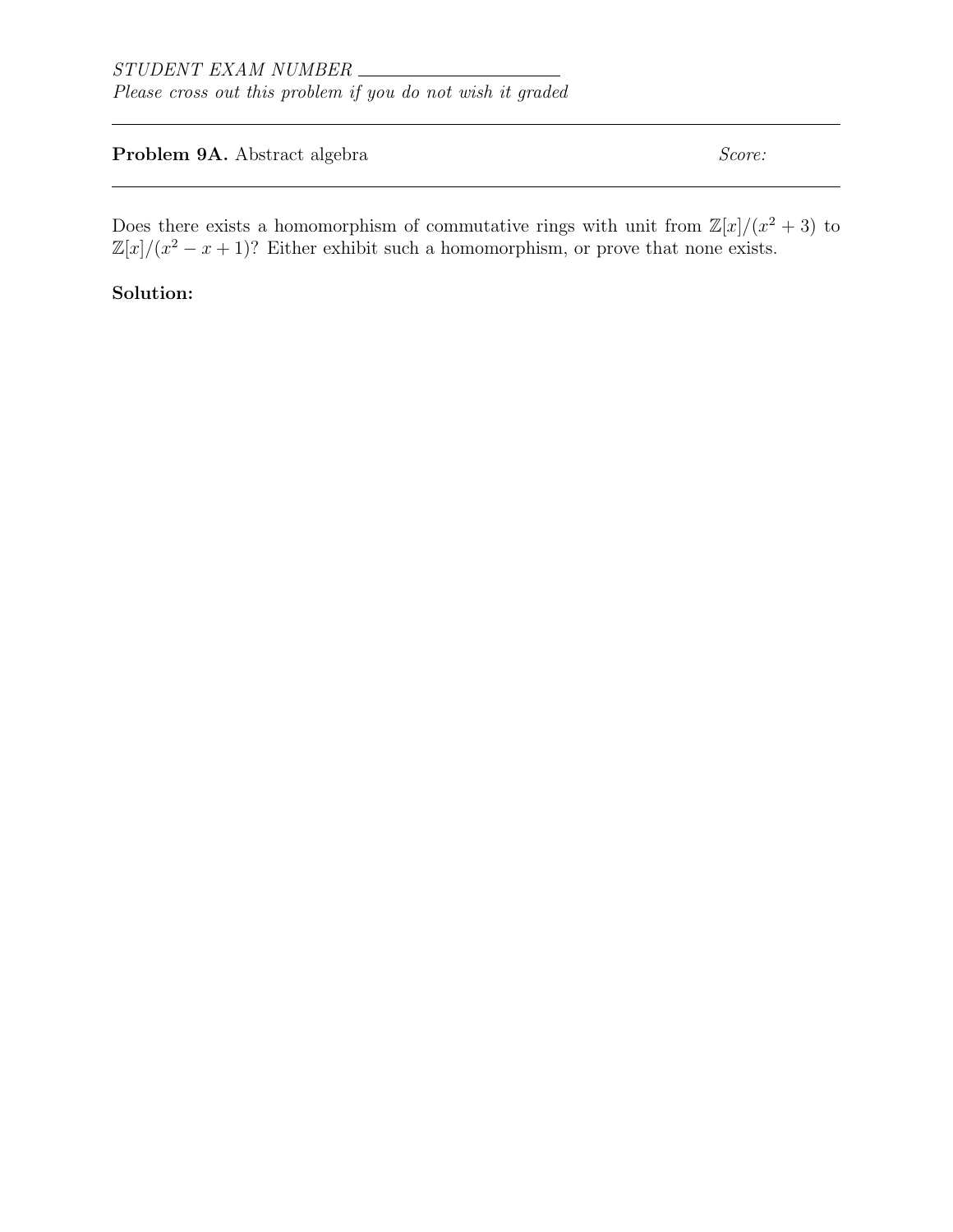# STUDENT EXAM NUMBER

### GRADUATE PRELIMINARY EXAMINATION, Part B Fall Semester 2012

- 1. Please write your 1- or 2-digit student exam number on this cover sheet and on all problem sheets (even problems that you do not wish to be graded).
- 2. Indicate below which six problems you wish to have graded. Cross out solutions you may have begun for the problems that you have not selected.
- 3. Extra sheets should be stapled to the appropriate problem at the upper right corner. Do not put work for problem p on either side of the page for problem q if  $p \neq q$ .
- 4. No notes, books, or calculators may be used during the exam.

#### PROBLEM SELECTION

Part B: List the six problems you have chosen:

, , , , ,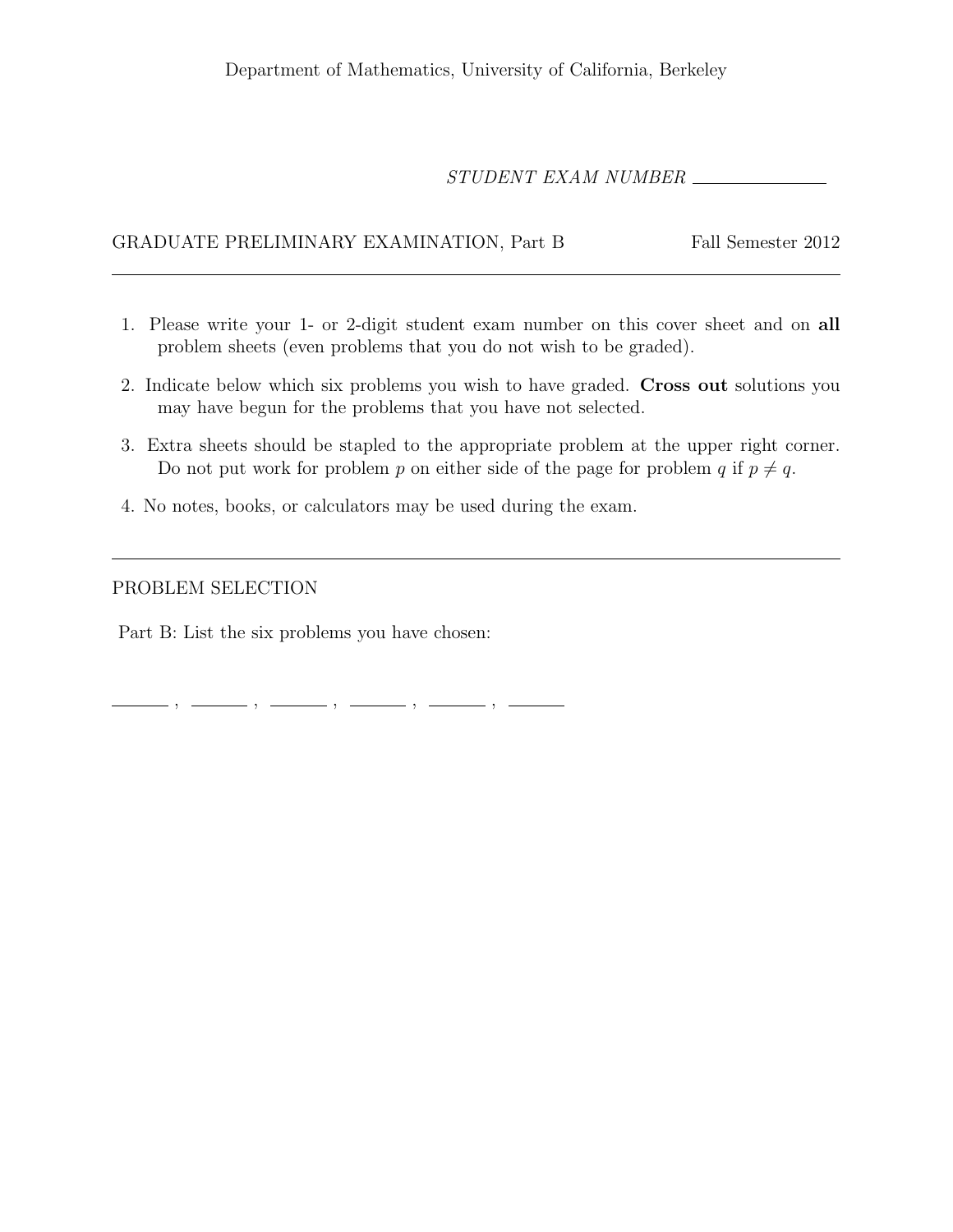# **Problem 1B.** Calculus Score:

Prove that

$$
\frac{\pi}{4} = 4 \arctan \frac{1}{5} - \arctan \frac{1}{239}.
$$

In 1706 John Machin used this formula to calculate  $\pi$  to 100 decimal places. Explain briefly why he did not use the simpler formula  $\frac{\pi}{4} = \arctan 1$ .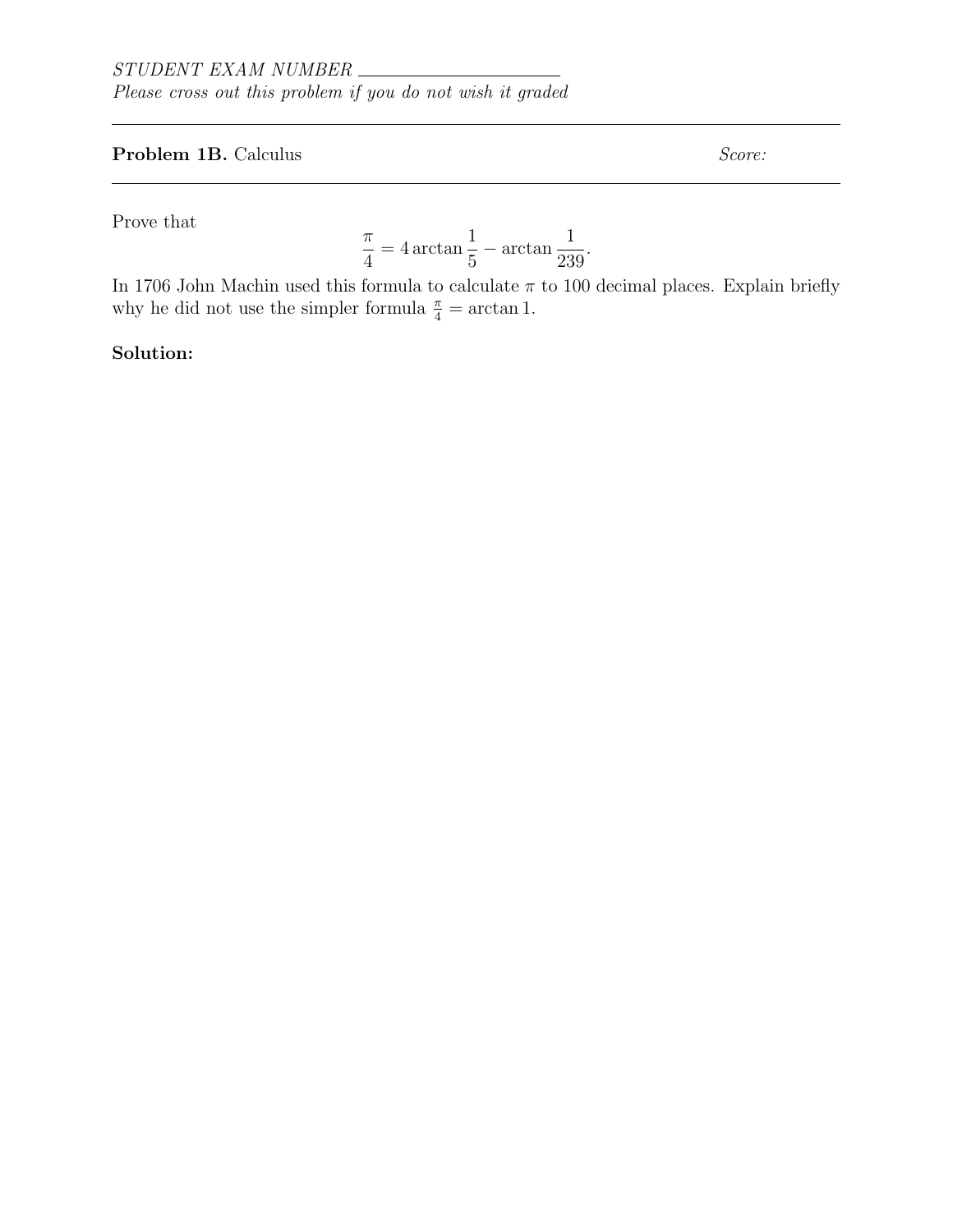# **Problem 2B.** Real analysis Score:

- (a) Find the sum  $1 1/2 + 1/3 1/4 + \cdots$
- (b) Find the sum  $1 1/2 1/4 + 1/3 1/6 1/8 + 1/5 1/10 1/12 + \cdots$ .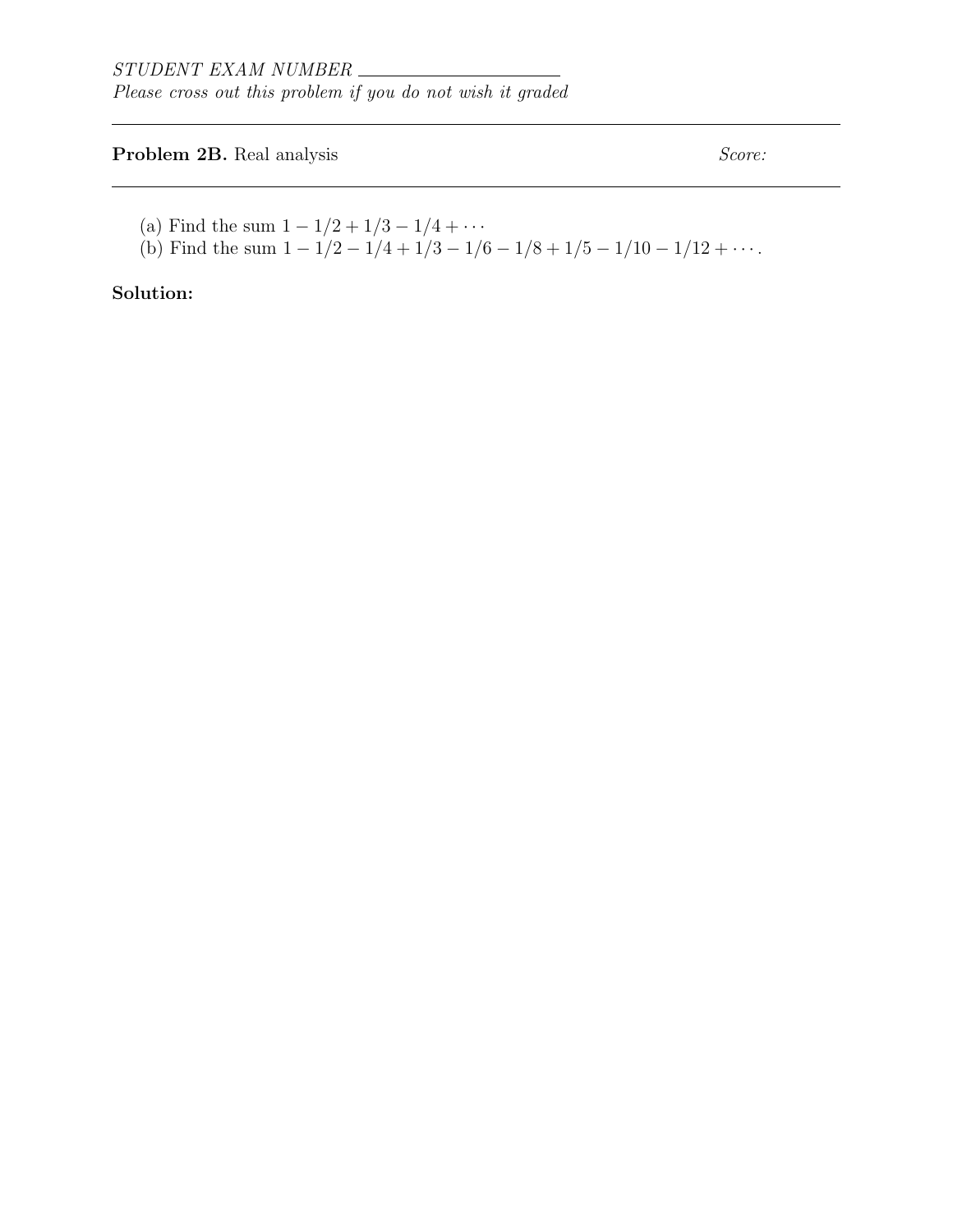**Problem 3B.** Real analysis Score:

Let  $(X, d_X)$  and  $(Y, d_Y)$  be metric spaces. Suppose that a map  $\pi : X \to Y$  is a submetry; this means that for every  $x \in X$  and any  $r > 0$ , the image of the closed r-ball around x is the closed r-ball around  $\pi(x)$ .

(a) Show that  $\pi$  is surjective if X is nonempty.

(b) Show that  $\pi$  is continuous.

(c) Show that  $\pi$  is open (meaning that the image of any open subset is open). Solution: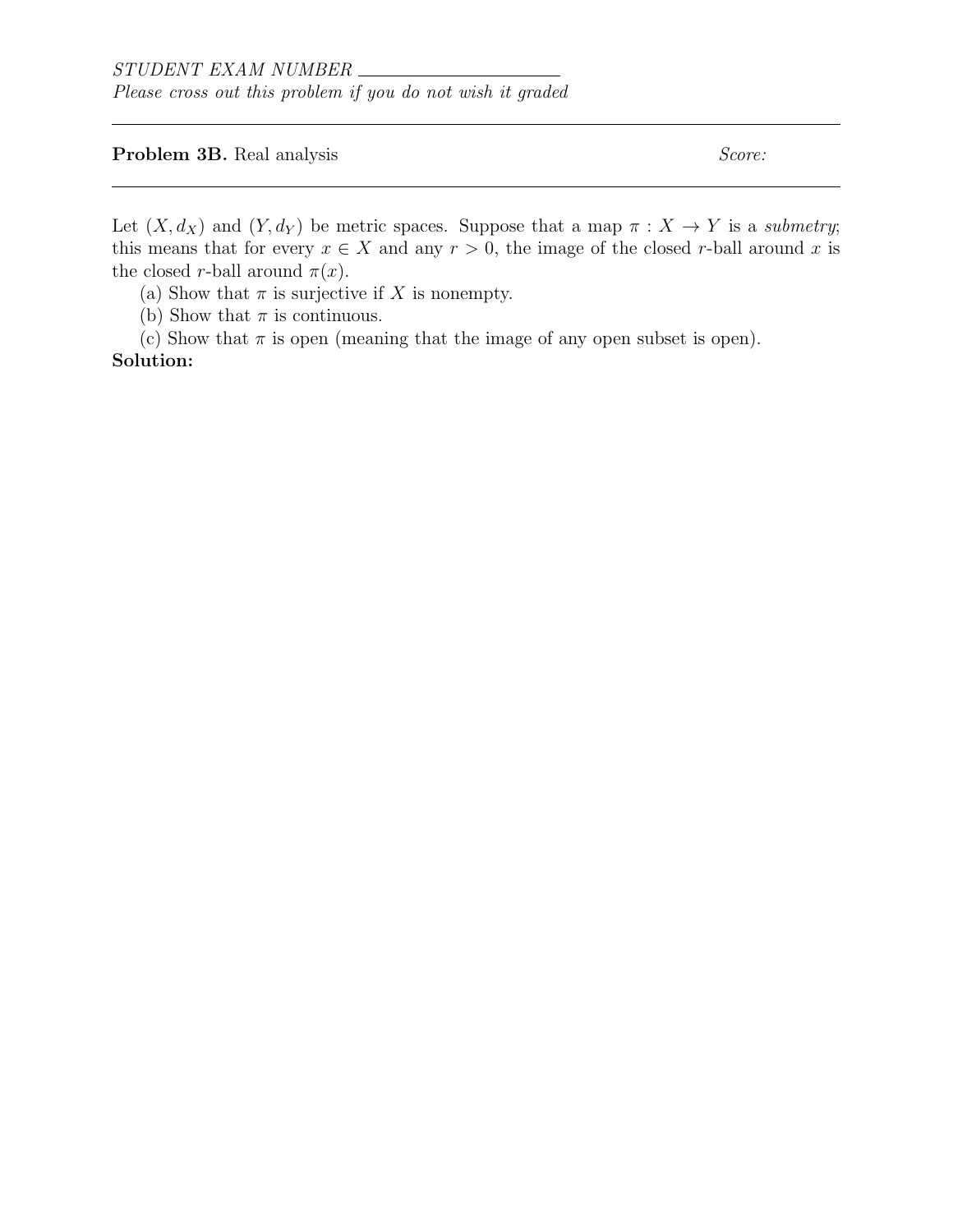# **Problem 4B.** Complex analysis Score:

Compute

 $\int^{\infty}$ 0  $dx$  $\frac{ax}{(x^2+1)^2}$ .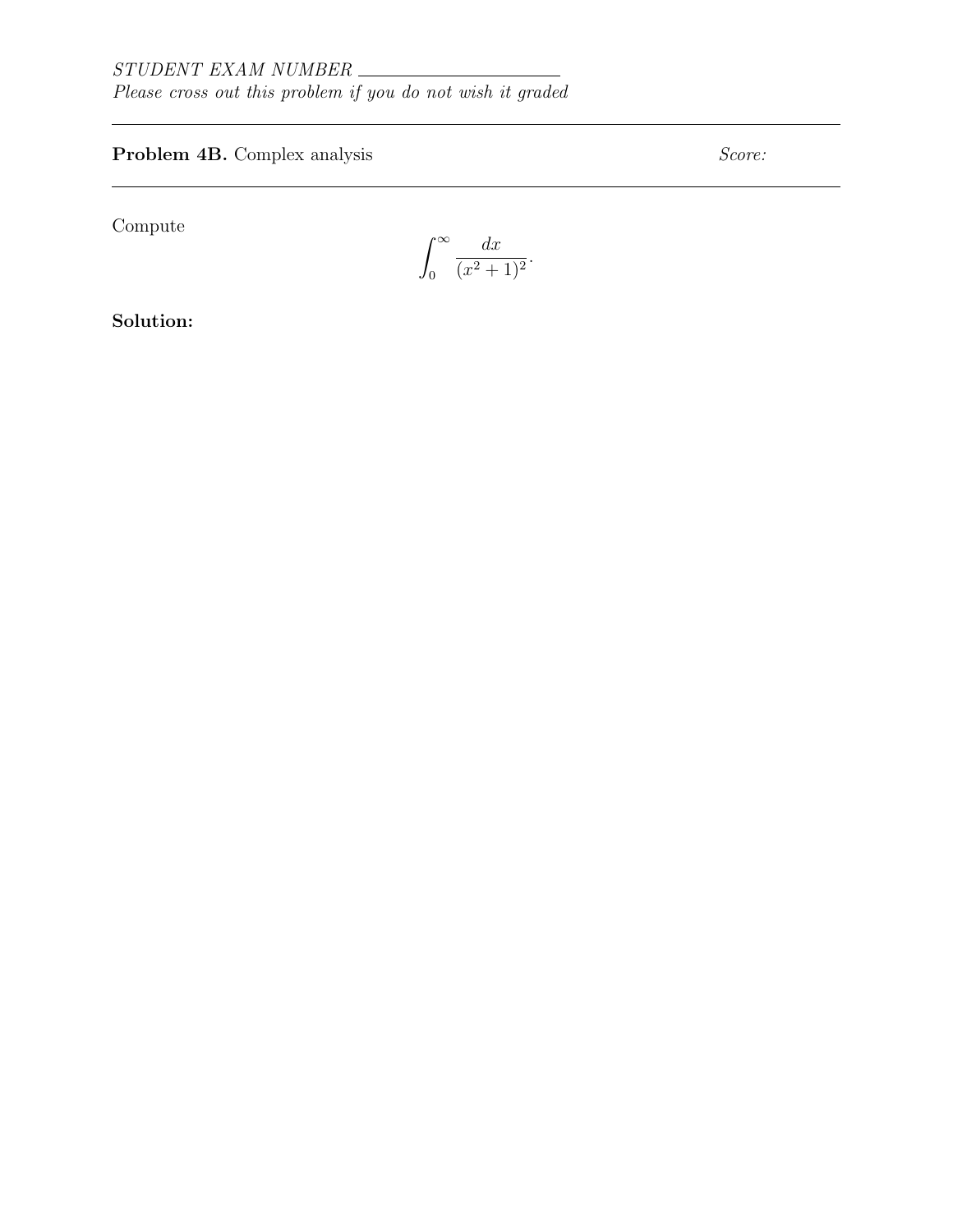**Problem 5B.** Complex analysis Score:

Show that as the positive integer N tends to infinity, the change in argument of  $e^z - z$  is bounded on 3 sides of the square with corners  $\pm 2\pi N \pm 2\pi iN$  but is unbounded on the fourth side. Show that  $e^z = z$  has infinitely many complex roots.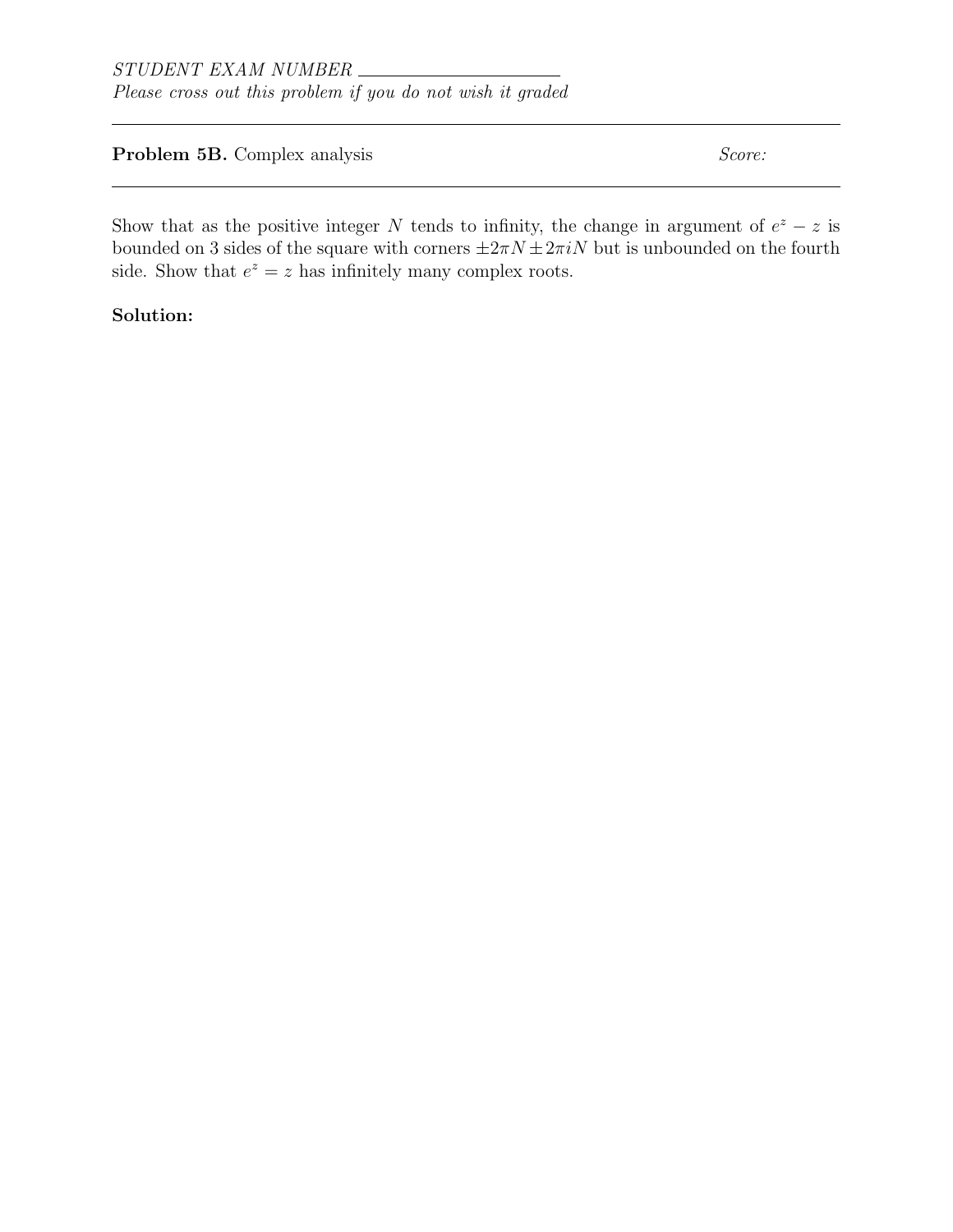### **Problem 6B.** Linear algebra  $Score:$

Find all eigenvalues and eigenvectors of the linear map  $T: \mathbb{C}^n \to \mathbb{C}^n$  given by  $T((x_1, \ldots, x_n)) =$  $(x_2, x_3, \ldots, x_n, x_1).$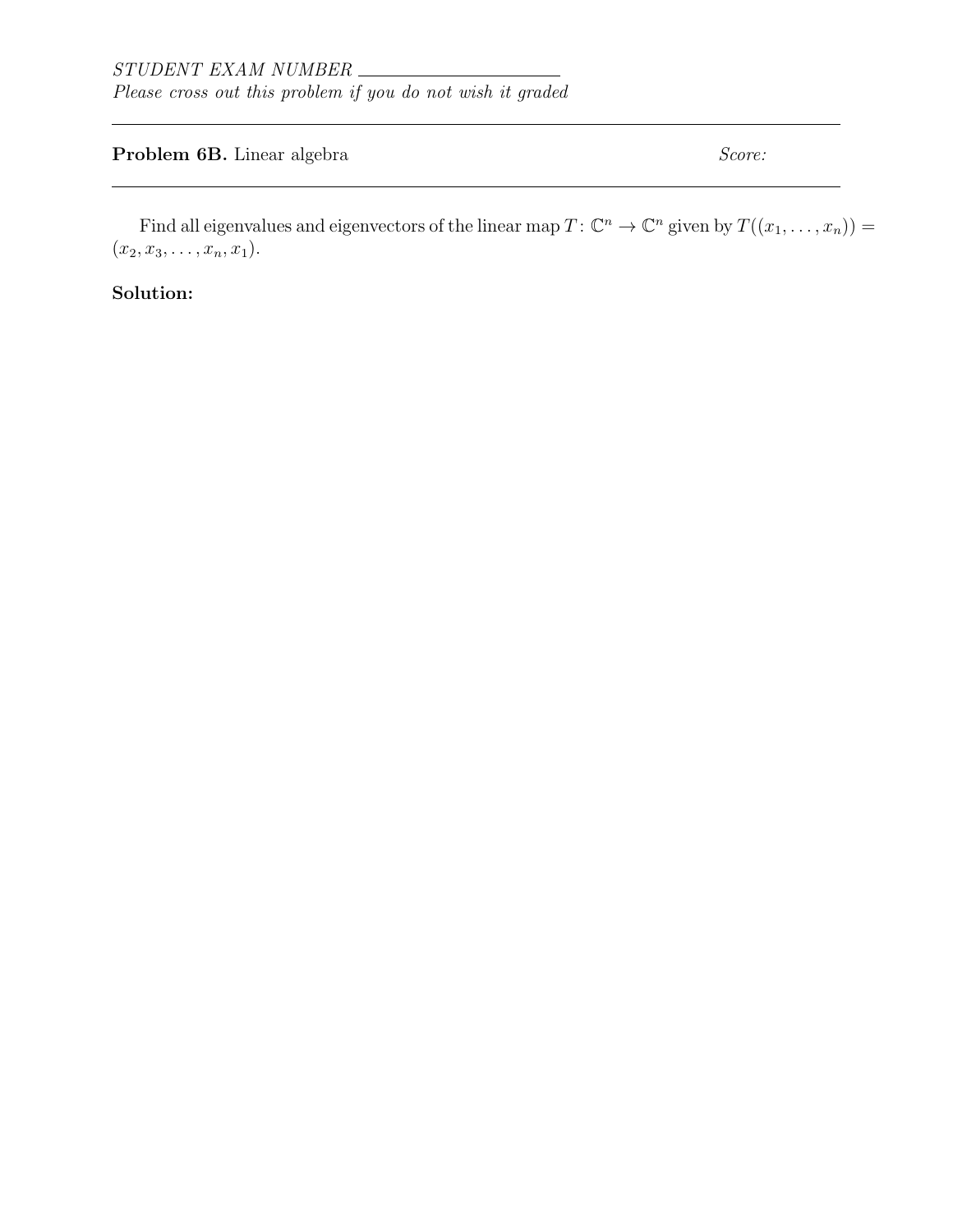#### **Problem 7B.** Linear algebra  $Score:$

Suppose that  $A$  and  $B$  are linear transformations of a finite dimensional complex vector space such that  $AB - BA = A$ . If v is an eigenvector of B with eigenvalue  $\lambda$ , show that  $Av$ is zero or an eigenvector of  $B$  and find its eigenvalue. Prove that  $\overline{A}$  is nilpotent.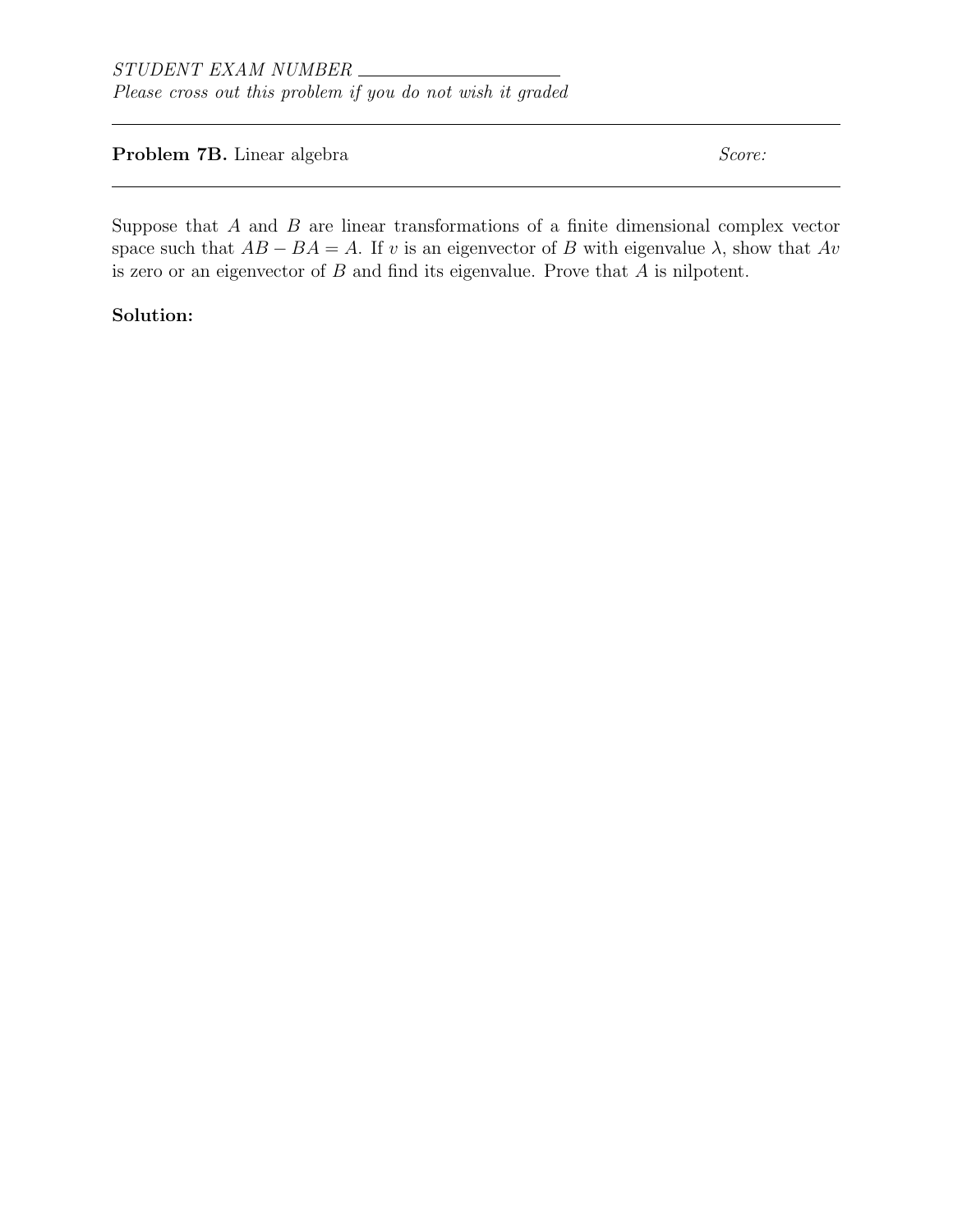**Problem 8B.** Abstract algebra Score: Score:

Let R be a commutative ring with unit. Suppose that there is a monic polynomial  $p(x) \in R[x]$ such that the ideal  $(p(x)) \subseteq R[x]$  is maximal. Prove that R is a field.